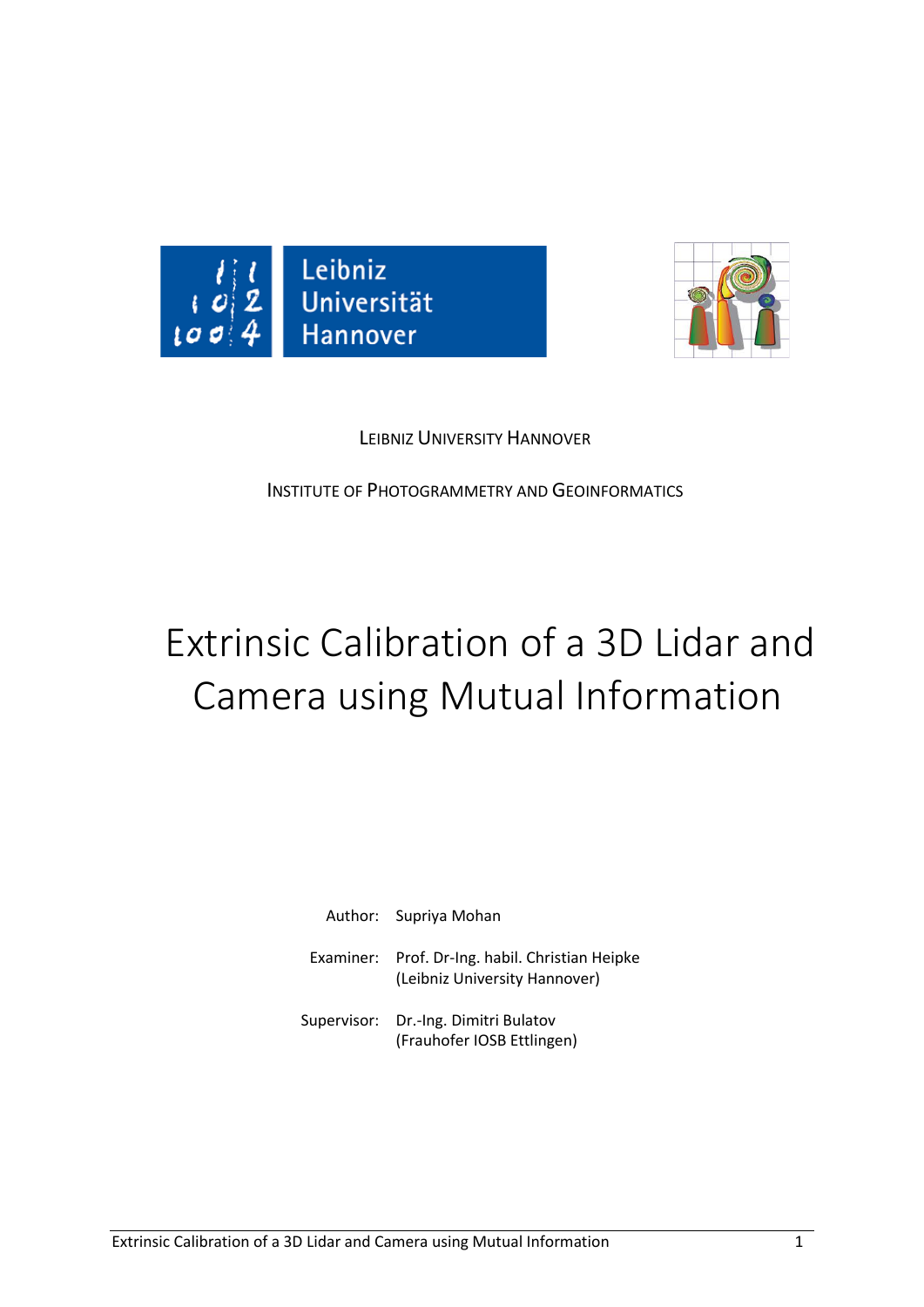## Acknowledgements

Having started a journey to learn and work with images with just a bit of theoretical knowledge could not have been simple. Almost from zero to having learnt a bunch of image processing stuffs would not have been possible without the support of my supervisor. So my sincere thanks to Dr. Bulatov Dimitri for getting down to not just helping me conceptually but also down to the coding level. Your profound knowledge in mathematics, programming and computer vision is a real treasure to learn for any aspiring student like me.

Additionally, I would also like to thank other colleagues from Fraunhofer, Peter Solbrig and Andrew Lambert in helping to figure out the thesis theme and special thanks to Gisela Häufel for preparing all the Matlab data to work on.

Finally, my extreme gratefulness to my Prof. Christian Heipke, for all the trust you had to support my journey of learning. Thank you for all the motivational words every time I fell, without this boost, it would not have been possible.

I greatly appreciate the support and patience that both of you have had and helping me achieve this milestone.